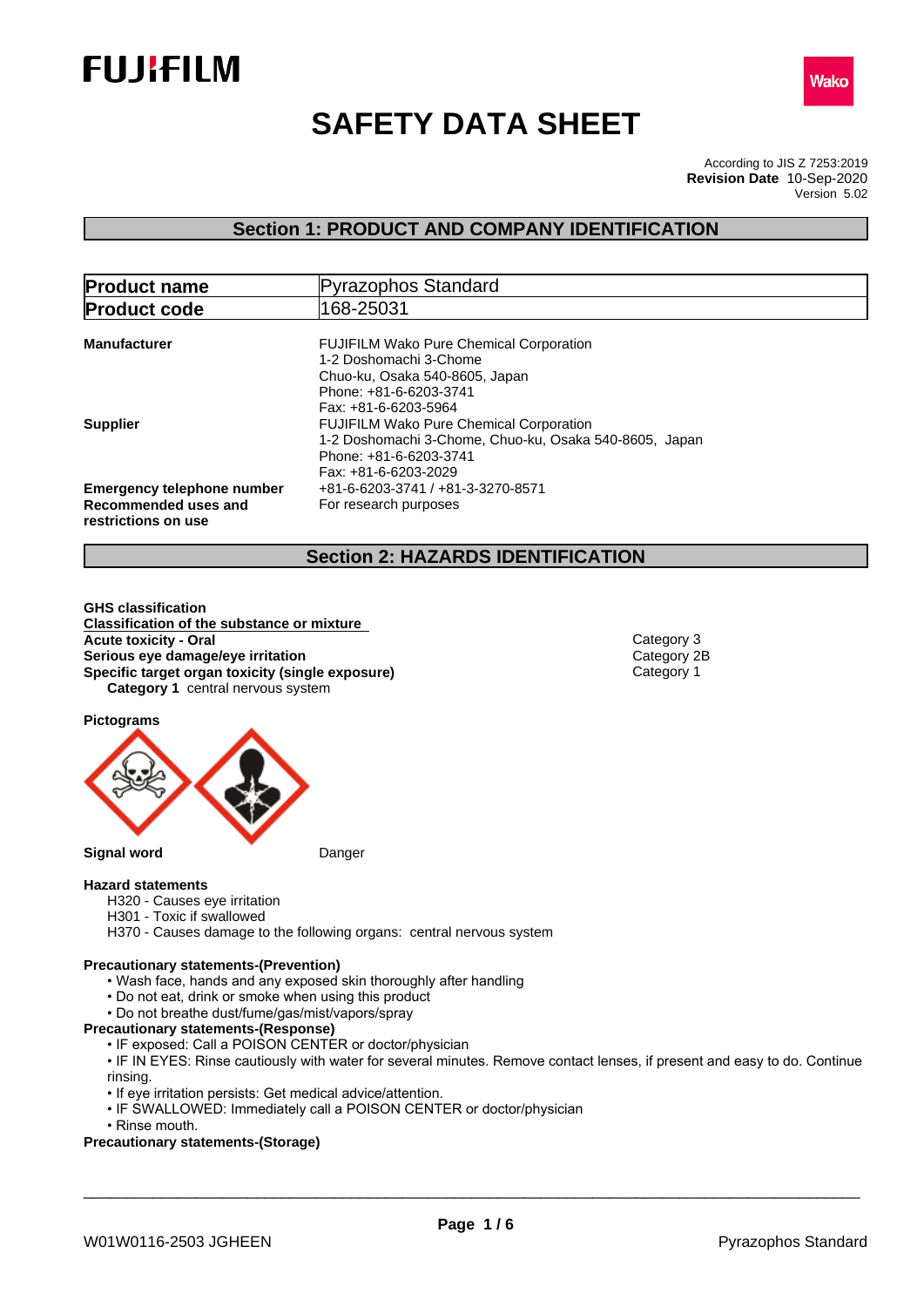• Store locked up.

**Precautionary statements-(Disposal)**

• Dispose of contents/container to an approved waste disposal plant

**Others**

**Other hazards** Not available

## **Section 3: COMPOSITION/INFORMATION ON INGREDIENTS**

**Single Substance or Mixture** Substance

#### **Formula** C14H20N3O5PS

| <b>Chemical Name</b> | Weiaht-%   | Molecular weight | <b>ENCS</b> | <b>ISHL</b><br>. NO.                    | <b>CAS RN</b>                                                |
|----------------------|------------|------------------|-------------|-----------------------------------------|--------------------------------------------------------------|
| Pyrazophos           | QR<br>JU.U | 373.36           | N/A         | 1226<br>$\sqrt{2}$<br>/ I= I<br>. ے ا−^ | 13457<br>$\rightarrow$ $\rightarrow$ $\rightarrow$<br>- 10-0 |

**Impurities and/or Additives:** Not applicable

## **Section 4: FIRST AID MEASURES**

#### **Inhalation**

Remove to fresh air. If symptoms persist, call a physician.

#### **Skin contact**

Wash off immediately with soap and plenty of water. If symptoms persist, calla physician.

#### **Eye contact**

IF IN EYES: Rinse cautiously with water for several minutes. Remove contact lenses, if present and easy to do. Continue rinsing. Immediate medical attention is required.

#### **Ingestion**

Rinse mouth. Never give anything by mouth to an unconscious person. Call a physician or poison control center immediately. Do not induce vomiting without medical advice.

#### **Protection of first-aiders**

Use personal protective equipment as required.

## **Section 5: FIRE FIGHTING MEASURES**

#### **Suitable extinguishing media**

Water spray (fog), Carbon dioxide (CO2), Foam, Extinguishing powder, Sand

#### **Unsuitable extinguishing media**

No information available

### **Specific hazards arising from the chemical product**

Thermal decomposition can lead to release of irritating and toxic gases and vapors.

#### **Special extinguishing method**

#### No information available

#### **Special protective actions for**

#### **fire-fighters**

Use personal protective equipment as required.Firefighters should wear self-contained breathing apparatus and full firefighting turnout gear.

## **Section 6: ACCIDENTAL RELEASE MEASURES**

#### **Personal precautions, protective equipment and emergency procedures**

For indoor, provide adequate ventilation process until the end of working. Deny unnecessary entry other than the people involved by, for example, using a rope. While working, wear appropriate protective equipments to avoid adhering it on skin, or inhaling the gas. Work from windward, and retract the people downwind.

#### **Environmental precautions**

To be careful not discharged to the environment without being properly handled waste water contaminated.

**Methods and materials for contaminent and methods and materials for cleaning up**

Sweep up and gather scattered particles, and collect it in an empty airtight container.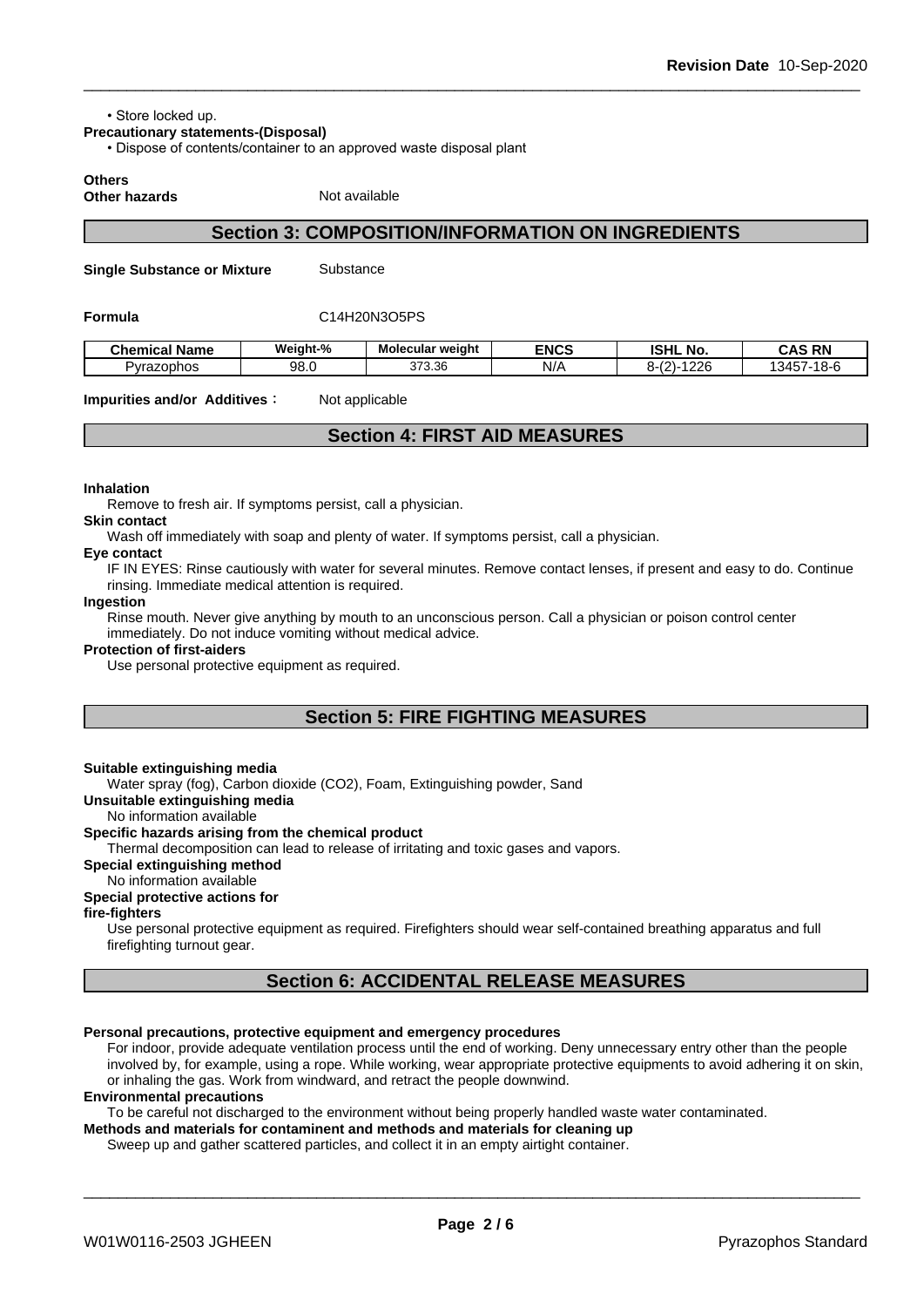#### **Recoverly, neutralization**

#### No information available

**Secondary disaster prevention measures**

Clean contaminated objects and areas thoroughly observing environmental regulations.

## **Section 7: HANDLING AND STORAGE**

#### **Handling**

#### **Technical measures**

Avoid contact with strong oxidizing agents. Use with local exhaust ventilation.

#### **Precautions**

Do not rough handling containers, such as upsetting, falling, giving a shock, and dragging. Prevent leakage, overflow, and scattering. Not to generate steam and dust in vain. Seal the container after use. After handling, wash hands and face, and then gargle. In places other than those specified, should not be smoking or eating and drinking. Should not be brought contaminated protective equipment and gloves to rest stops. Deny unnecessary entry of non-emergency personnel to the handling area.

#### **Safety handling precautions**

Avoid contact with skin, eyes or clothing. Use personal protective equipment as required.

#### **Storage**

| Safe storage conditions   |                                                                                                     |
|---------------------------|-----------------------------------------------------------------------------------------------------|
| <b>Storage conditions</b> | Keep container protect from light tightly closed. Store in a cool (2-10 $^{\circ}$ C) place. Packed |
|                           | with an inert gas. Store locked up.                                                                 |
| Safe packaging material   | Glass                                                                                               |
| Incompatible substances   | Strong oxidizing agents                                                                             |

## **Section 8: EXPOSURE CONTROLS/PERSONAL PROTECTION**

#### **Engineering controls**

In case of indoor workplace, seal the source or use a local exhaust system. Provide the safety shower facility, and handand eye-wash facility. And display their position clearly.

**Exposure limits** This product, as supplied, does not contain any hazardous materials with occupational exposure limits established by the region specific regulatory bodies.

#### **Personal protective equipment**

**Respiratory protection** Dust mask **Hand protection** Protection gloves **Skinandbody protection** Long-sleeved work clothes **General hygiene considerations**

**Eye protection Exercise** protective eyeglasses or chemical safety goggles

Handle in accordance with good industrial hygiene and safety practice.

## **Section 9: PHYSICAL AND CHEMICAL PROPERTIES**

#### **Form**

| Color                                                  | white                       |
|--------------------------------------------------------|-----------------------------|
| Appearance                                             | crystalline powder - powder |
| Odor                                                   | No data available           |
| Melting point/freezing point                           | $50 - 55$ °C                |
| Boiling point, initial boiling point and boiling range | No data available           |
| <b>Flammability</b>                                    | No data available           |
| <b>Evaporation rate:</b>                               | No data available           |
| Flammability (solid, gas):                             | No data available           |
| Upper/lower flammability or                            |                             |
| explosive limits                                       |                             |
| Upper:                                                 | No data available           |
| Lower:                                                 | No data available           |
| <b>Flash point</b>                                     | No data available           |
| <b>Auto-ignition temperature:</b>                      | No data available           |
| Decomposition temperature:                             | No data available           |
|                                                        |                             |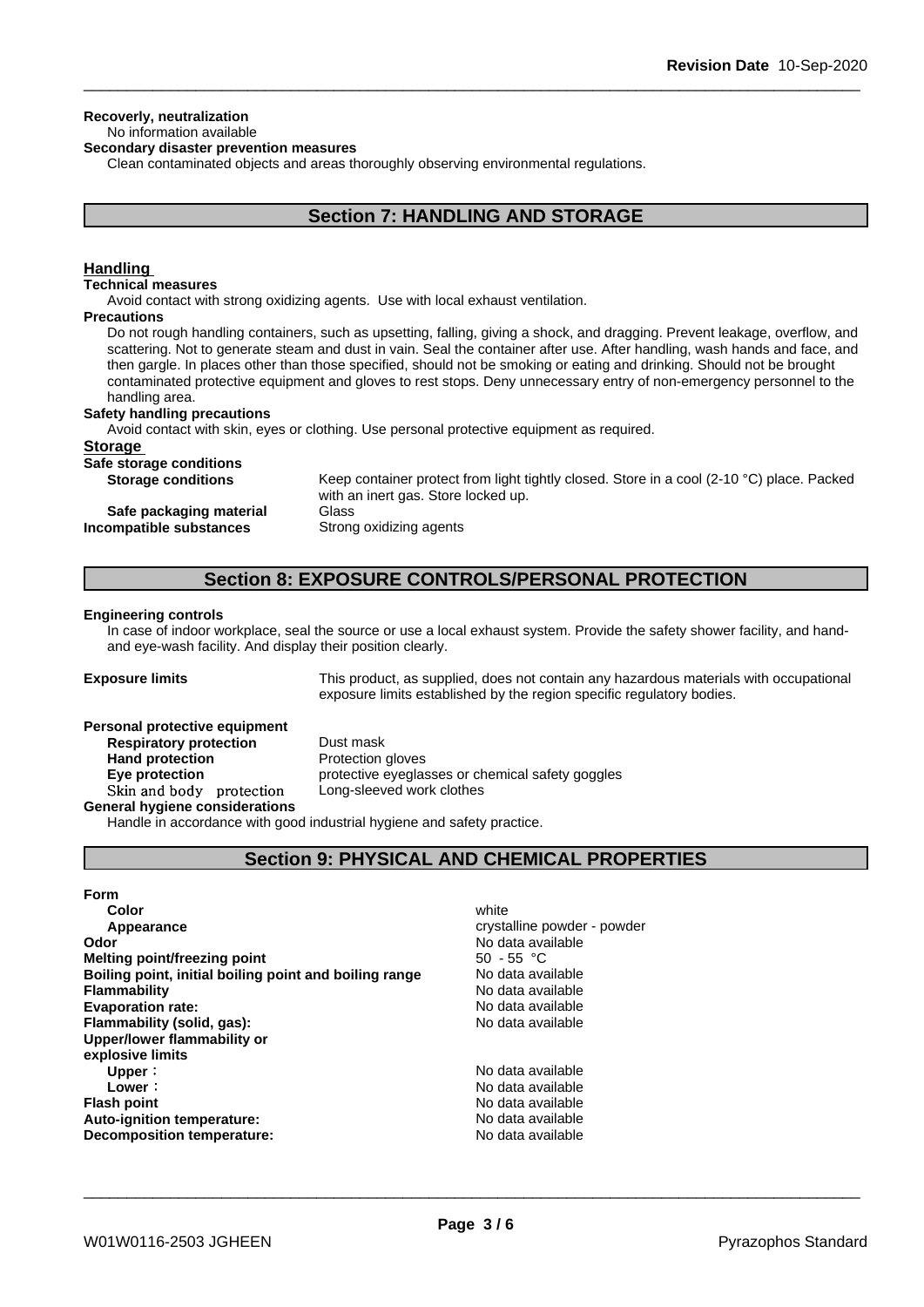**pH** No data available **Viscosity (coefficient of viscosity)** No data available Note and the North Control of the North Control of the N **Dynamic viscosity** Notation and the North Modern Modern Annual Modern Modern Annual Modern Modern Modern Annual Mo **n-Octanol/water partition coefficient:(log Pow)** 3.8 **Vapour pressure**<br> **Specific Gravity / Relative density**<br>
Specific Gravity / Relative density<br>
No data available **Specific Gravity / Relative density and the Specific Gravity / Relative density No data available Vapour density Vapour density Particle characteristics** No data available

**Solubilities**<br> **Solubilities**<br> **n-Octanol/water partition coefficient:(log Pow)**<br>
3.8<br> **3.8**<br> **3.8** 

## **Section 10: STABILITY AND REACTIVITY**

#### **Stability**

| <b>Reactivity</b>                           | No data available                                                                                         |
|---------------------------------------------|-----------------------------------------------------------------------------------------------------------|
| <b>Chemical stability</b>                   | May be altered by light.                                                                                  |
| <b>Hazardous reactions</b>                  |                                                                                                           |
| None under normal processing                |                                                                                                           |
| <b>Conditions to avoid</b>                  |                                                                                                           |
| Extremes of temperature and direct sunlight |                                                                                                           |
| Incompatible materials                      |                                                                                                           |
| Strong oxidizing agents                     |                                                                                                           |
| <b>Hazardous decomposition products</b>     |                                                                                                           |
|                                             | Carbon monooxide (CO), Carbon dioxide (CO2), Nitrogen oxides (NOx), Sulfur oxides (SOx), Phosphorus oxide |

## **Section 11: TOXICOLOGICAL INFORMATION**

#### **Acute toxicity**

| <b>Name</b><br>Chemical | <b>D50</b><br>Dral        | <b>LD50</b><br><b>Dermal</b> | C <sub>ED</sub><br>ınnala<br>-con<br>וסודי. |
|-------------------------|---------------------------|------------------------------|---------------------------------------------|
| Pyrazophos              | Rat<br>ma/ka<br><u>51</u> | Rat<br>a/ka                  | N/A                                         |

| <b>Chemical Name</b> | Acute toxicity -oral- source |                          | Acute toxicity -dermal- source Acute toxicity -inhalation gas- |
|----------------------|------------------------------|--------------------------|----------------------------------------------------------------|
|                      | information                  | information              | source information                                             |
| Pyrazophos           | Based on the NITE GHS        | Based on the NITE GHS    | Based on the NITE GHS                                          |
|                      | classification results.      | Iclassification results. | Iclassification results.                                       |

| <b>Chemical Name</b> | <b>Acute toxicity -inhalation</b> | <b>Acute toxicity -inhalation dust-Acute toxicity -inhalation mist-</b> |                          |
|----------------------|-----------------------------------|-------------------------------------------------------------------------|--------------------------|
|                      | vapor-source information          | source information                                                      | source information       |
| Pyrazophos           | Based on the NITE GHS             | Based on the NITE GHS                                                   | Based on the NITE GHS    |
|                      | Iclassification results.          | Iclassification results.                                                | Iclassification results. |

#### **Skin irritation/corrosion**

| <b>Chemical Name</b>                  | Skin corrosion/irritation source information         |  |
|---------------------------------------|------------------------------------------------------|--|
| Pyrazophos                            | Based on the NITE GHS classification results.        |  |
| Serious eye damage/ irritation        |                                                      |  |
| <b>Chemical Name</b>                  | Serious eye damage/irritation source information     |  |
| Pyrazophos                            | Based on the NITE GHS classification results.        |  |
| Respiratory or skin sensitization     |                                                      |  |
| <b>Chemical Name</b>                  | Respiratory or Skin sensitization source information |  |
| Pyrazophos                            | Based on the NITE GHS classification results.        |  |
| <b>Reproductive cell mutagenicity</b> |                                                      |  |
| <b>Chemical Name</b>                  | germ cell mutagencity source information             |  |
| Pyrazophos                            | Based on the NITE GHS classification results.        |  |
| Carcinogenicity                       |                                                      |  |
| <b>Chemical Name</b>                  | <b>Carcinogenicity source information</b>            |  |
| Pyrazophos                            | Based on the NITE GHS classification results.        |  |

| <b>Chemical Name</b> | NTP | <b>IARC</b> | <b>ACGIH</b> | <b>JSOH (Japan)</b> |
|----------------------|-----|-------------|--------------|---------------------|
| Pyrazophos           |     | 2A<br>Group |              |                     |
| 13457-18-6           |     |             |              |                     |

**Reproductive toxicity**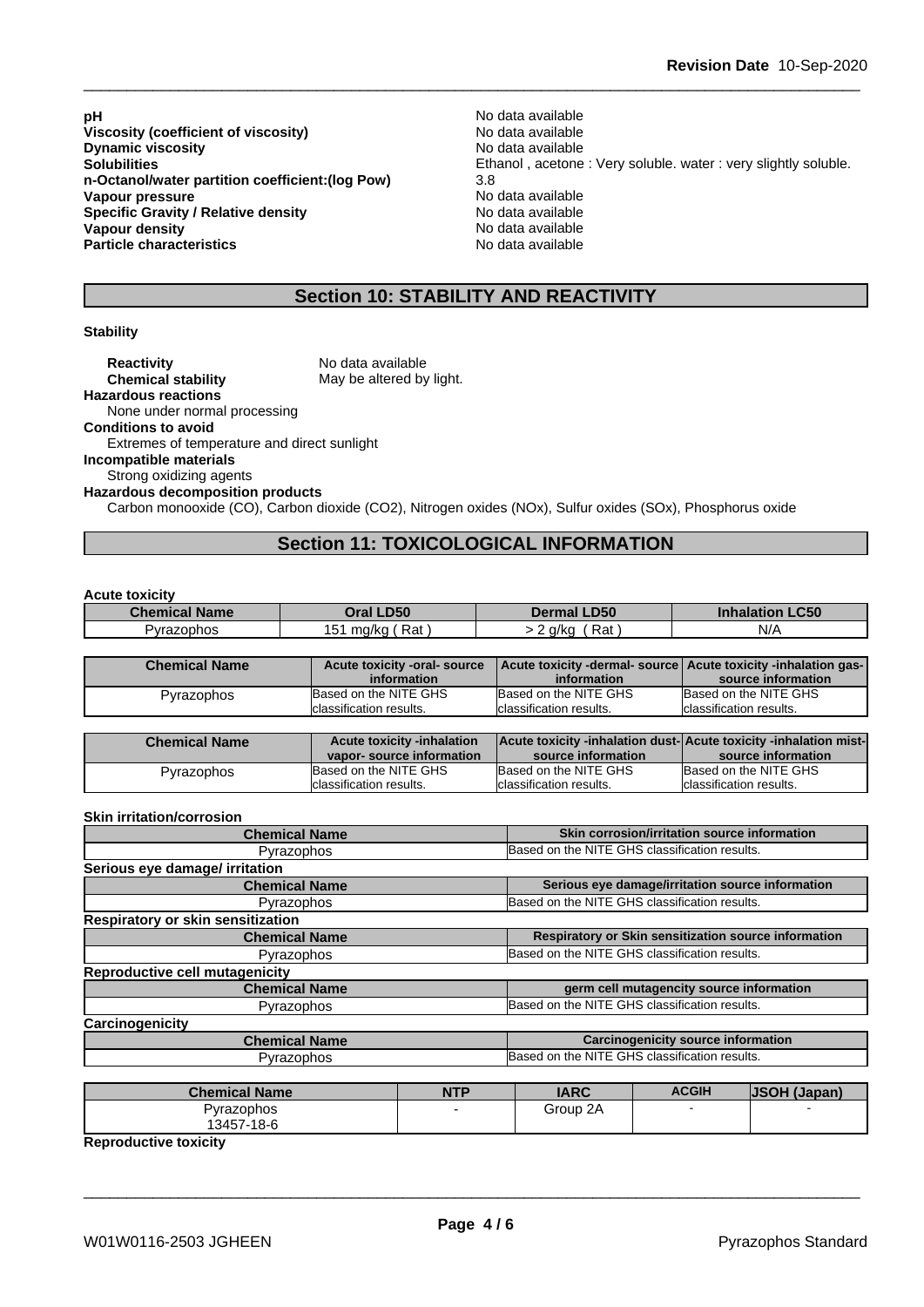| <b>Chemical Name</b>          | Reproductive toxicity source information      |  |
|-------------------------------|-----------------------------------------------|--|
| Pyrazophos                    | Based on the NITE GHS classification results. |  |
| <b>STOT-single exposure</b>   |                                               |  |
| <b>Chemical Name</b>          | STOT -single exposure- source information     |  |
| Pyrazophos                    | Based on the NITE GHS classification results. |  |
| <b>STOT-repeated exposure</b> |                                               |  |
| <b>Chemical Name</b>          | STOT-repeated exposure- source information    |  |
| Pyrazophos                    | Based on the NITE GHS classification results. |  |
| <b>Aspiration hazard</b>      |                                               |  |
| <b>Chemical Name</b>          | <b>Aspiration Hazard source information</b>   |  |
| Pyrazophos                    | Based on the NITE GHS classification results. |  |
|                               |                                               |  |

## **Section 12: ECOLOGICAL INFORMATION**

**Ecotoxicity No information available** 

**Other data**

| <b>Chemical Name</b> | Short-term (acute) hazardous to the                                            | Long-term (chronic) hazardous to the |
|----------------------|--------------------------------------------------------------------------------|--------------------------------------|
|                      | laquatic environment source information aquatic environment source information |                                      |
| Pvrazophos           | Based on the NITE GHS classification                                           | Based on the NITE GHS classification |
|                      | Iresults.                                                                      | Iresults.                            |

| <b>Persistence and degradability</b> |
|--------------------------------------|
| <b>Bioaccumulative potential</b>     |
| <b>Mobility in soil</b>              |
| Hazard to the ozone layer            |

**No information available No information available Mobility in soil** No information available **Hazard to the ozone layer** No information available

## **Section 13: DISPOSAL CONSIDERATIONS**

### **Waste from residues**

Disposal should be in accordance with applicable regional, national and local laws and regulations. **Contaminated container and contaminated packaging**

Disposal should be in accordance with applicable regional, national and local laws and regulations.

## **Section 14: TRANSPORT INFORMATION**

| <b>ADR/RID</b><br>UN number<br>Proper shipping name:<br>UN classfication<br><b>Subsidiary hazard class</b><br>Packing group<br><b>Marine pollutant</b>                                                                                      | UN2588<br>Pesticide, solid, toxic, n.o.s. (Pyrazophos)<br>6.1<br>Ш<br>Not applicable                                    |
|---------------------------------------------------------------------------------------------------------------------------------------------------------------------------------------------------------------------------------------------|-------------------------------------------------------------------------------------------------------------------------|
| <b>IMDG</b><br>UN number<br>Proper shipping name:<br>UN classfication<br><b>Subsidiary hazard class</b><br>Packing group<br><b>Marine pollutant (Sea)</b><br>Transport in bulk according to<br>Annex II of MARPOL 73/78 and<br>the IBC Code | <b>UN2588</b><br>Pesticide, solid, toxic, n.o.s. (Pyrazophos)<br>6.1<br>Ш<br>Not applicable<br>No information available |
| <b>IATA</b><br>UN number<br>Proper shipping name:<br><b>UN classfication</b><br><b>Subsidiary hazard class</b>                                                                                                                              | <b>UN2588</b><br>Pesticide, solid, toxic, n.o.s. (Pyrazophos)<br>6.1                                                    |